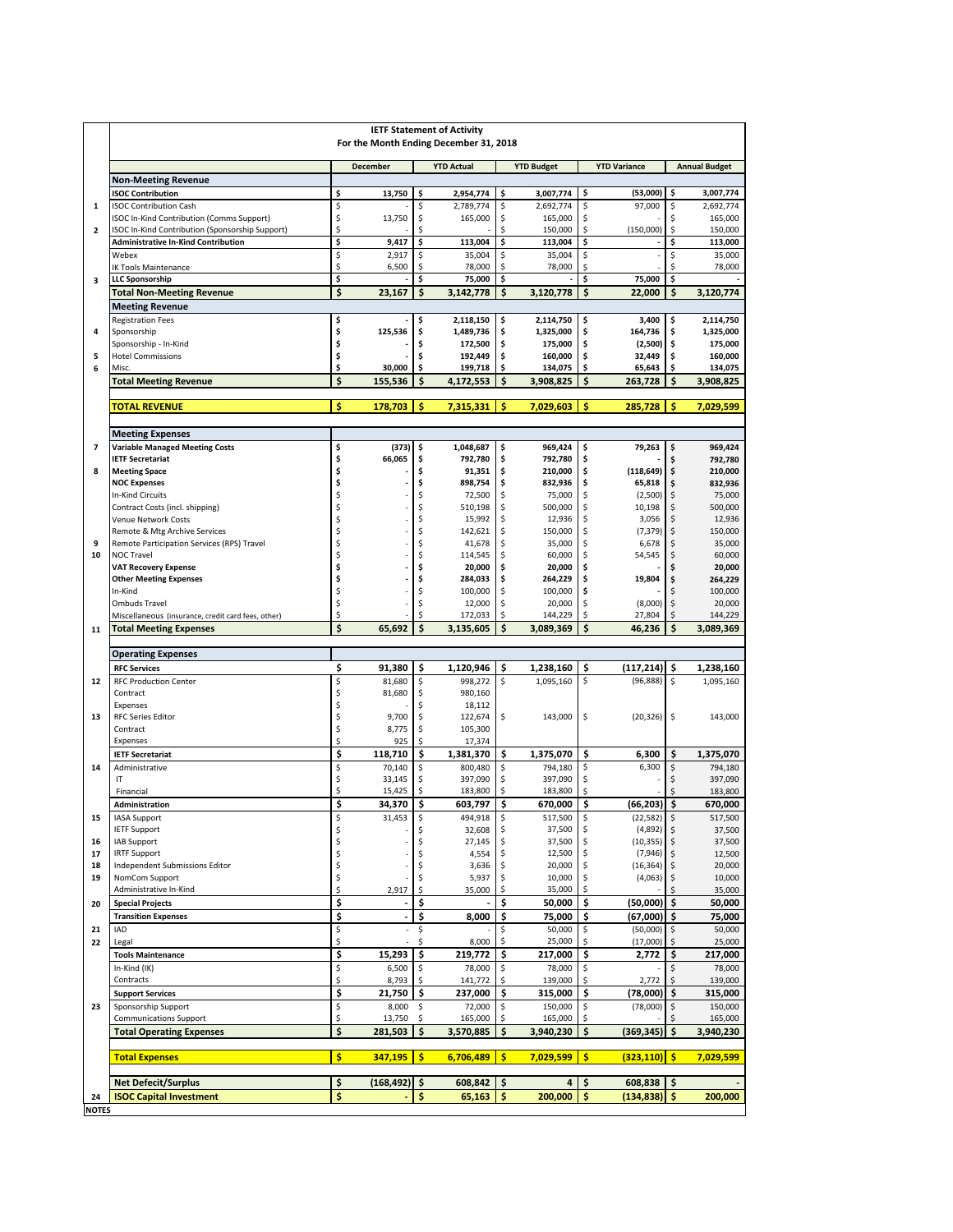- \$25k represents YANG Catalog contribution; \$72k represents Sponsorship Support Contract contribution
- Sponsorship position contracted April 2018 ouside of ISOC
- First LLC Contribution from donor. Revenue was not budgeted
- Includes IETF100 Singapore City Rebate (\$144,136) in excess of anticipated amount
- IETF101 and IETF102 Hotel Commission greater than budgeted
- \$30,278 represents City of Montreal rebate and \$30k Thailand Convention & Exhibition Bureau rebate not budgeted
- IETF103 Expeness higher than budgeted due to change in venue after time of budget approval
- 8 IETF101 & IETF103 actual meeting space fee lower than anticipated<br>9 RPS travel expenses greater than budgeted due to unrecognized com
- RPS travel expenses greater than budgeted due to unrecognized comp rooms as expenses
- NOC travel expenses greater than budgeted due to unrecognized comp rooms as expenses
- IETF103 greater than budgeted due to change in venue after budget approval
- Budget includes hiring new editor for new format work; not yet expensed
- Budgeted RSE Travel expenses greater than actual
- Includes additional service: IESG meeting minute taking
- Lower than anticipated expenses
- 16 Lower than anticipated expenses
- Lower than anticipated expenses
- Anticipated ISE expenses not submitted Lower than anticipated expenses
- 
- 20 No special projects to date
- 21 No IAD transition expenses to date
- Legal transition expenses less than anticipated
- Budgeted position vacant Jan Mar 2018
- Represents development of new RFC format tools